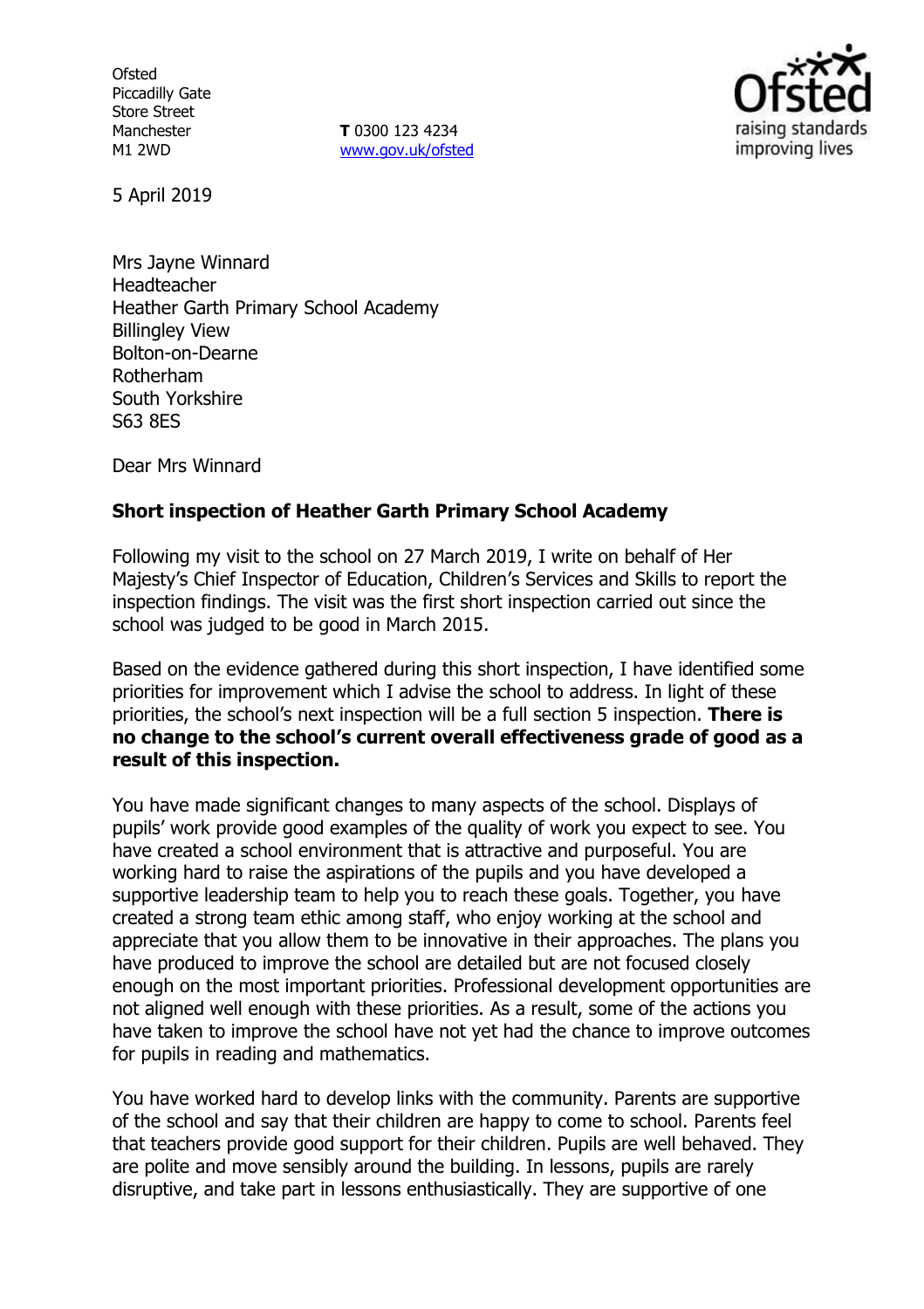

another and are confident when offering their ideas in class discussions. During the previous inspection, inspectors identified that leaders needed to ensure that school improvement objectives were precise and were linked more comprehensively to the achievement of pupils. You have written detailed plans that link closely to your self-evaluation of the school. These plans include clear timescales for your actions and identify who is responsible for carrying these out. Some of your actions are closely linked to raising achievement. However, you have not prioritised your actions well enough. As a result, the work that leaders carry out is sometimes not timely enough or does not focus precisely enough on the most important priorities.

In the previous inspection, inspectors found that you needed to increase the number of cultural elements in learning activities so that pupils gain a greater understanding of the world around them. You have reviewed your curriculum and have ensured that there are now a greater number of opportunities for pupils to learn about different cultures. You make good links to the teaching of tolerance and diversity through your religious education curriculum. Pupils speak enthusiastically about the visits they receive from a member of the Sikh community. Pupils enjoy learning about different cultures, for example during your Fair-Trade Fortnight and during black history month. Pupils were able to talk to me about their studies of Nigeria and Zimbabwe and how life for children in those countries was both similar and different to their own. You have established a link with a school with high levels of cultural diversity. Pupils enjoyed a visit to the school in order to meet their new friends and discuss their beliefs and interests.

### **Safeguarding is effective.**

You and your staff place as a high priority the safeguarding of pupils. Safeguarding procedures are fit for purpose and are understood by all staff. As a result, staff are vigilant and know what they must do should they have any concerns. Staff understand the need to report any concerns to you or your deputy safeguarding lead and know who to talk to should they have any concerns about the conduct of adults. You liaise well with the local authority should you need any advice. You make appropriate checks to ensure that newly appointed staff are fit to work with children. Governors provide you with challenge to ensure that your safeguarding procedures are adhered to.

Pupils say that they feel safe in school. Pupils understand the difference between bullying and 'falling out' and know who to speak to if they are worried. They feel that if they were to have any problems with bullying it would be addressed properly. You provide pupils with a range of opportunities in the curriculum to learn how to stay safe. They are knowledgeable about how they can stay safe online and understand what to do if they had any concerns when using the internet.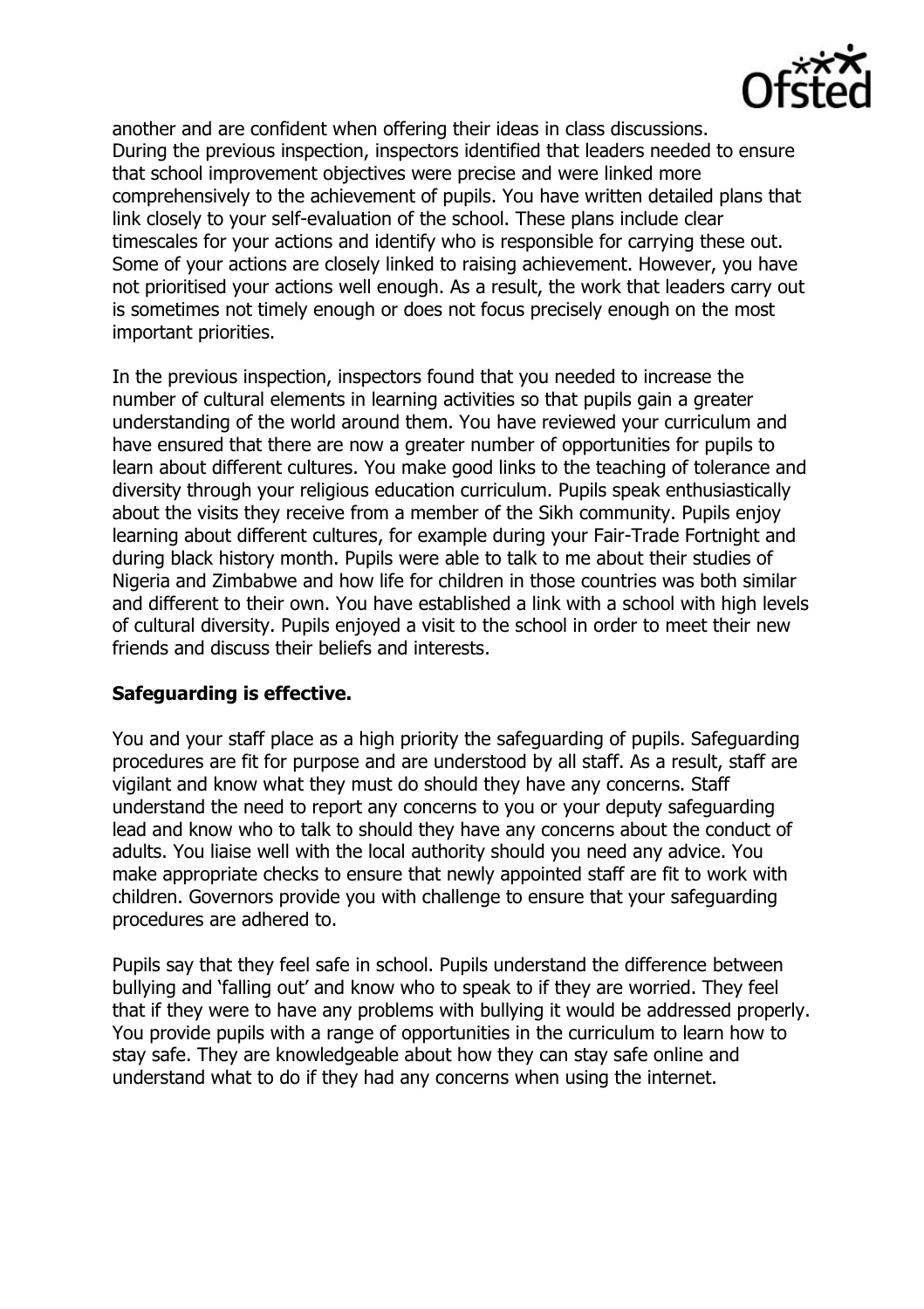

# **Inspection findings**

- During your previous inspection, inspectors identified that you needed to raise achievement in reading in key stage 1, particularly for the most able pupils. In 2018, the progress that pupils made in reading across key stage 2 was below average and in the bottom 10% of schools. The proportion of pupils reaching the expected and higher standards in reading in both key stage 1 and key stage 2 was below the national average. I wanted to find out what you are doing to improve outcomes in reading.
- You have thorough systems in place to check the attainment and progress of individuals and groups of pupils. However, this information is not checked by leaders to ensure that it is accurate. Leaders are uncertain why pupils' attainment and progress in reading is below the national average. Leaders have reviewed the way that teaching is taught and there is now more time available for the teaching of reading skills. However, checks that leaders make have not been thorough or carried out quickly enough. This means that there has not been effective support for staff to help them to improve the teaching of reading.
- When we visited lessons to watch the teaching of reading, we found that teaching assistants made a valuable contribution to pupils' learning. Teaching assistants provided focused support and encouraged pupils to think carefully about the answers they gave. In some classrooms, teachers planned challenging tasks and used questioning skilfully to enable pupils to justify their answers using evidence from the text. However, this was inconsistent. Too often, the questions that teachers asked did not allow pupils to extend their answers or to draw on evidence from the texts they were reading. This meant that, often, the most able pupils were not sufficiently challenged, limiting the progress that they make.
- In 2018, the progress that pupils made in mathematics across key stage 2 was below average. The proportion of pupils reaching the expected and higher standards in mathematics in both key stage 1 and key stage 2 was below the national average. I wanted to find out what you are doing to improve outcomes in mathematics.
- The mathematics leader works closely with colleagues from beyond the school to develop her subject knowledge. This has helped her to review and revise the approach to how mathematics is taught in school. The mathematics leader has helped teachers to use this new approach, and this is now being used more consistently across the school. However, the checks that leaders make to identify further areas of development are not regular enough and are not followed up by further support for staff. Leaders and governors identified that the most able pupils were not sufficiently challenged in mathematics during the summer term in 2018. When we looked at pupils' books, we found that there is still insufficient challenge for the most able pupils. Pupils do not have enough opportunity to develop their reasoning skills. Sometimes, the most able pupils complete tasks quickly and are not given tasks that are more challenging earlier in the lesson.
- $\blacksquare$  I wanted to find out how effectively you use the pupil premium funding to support disadvantaged pupils. The proportion of disadvantaged pupils reaching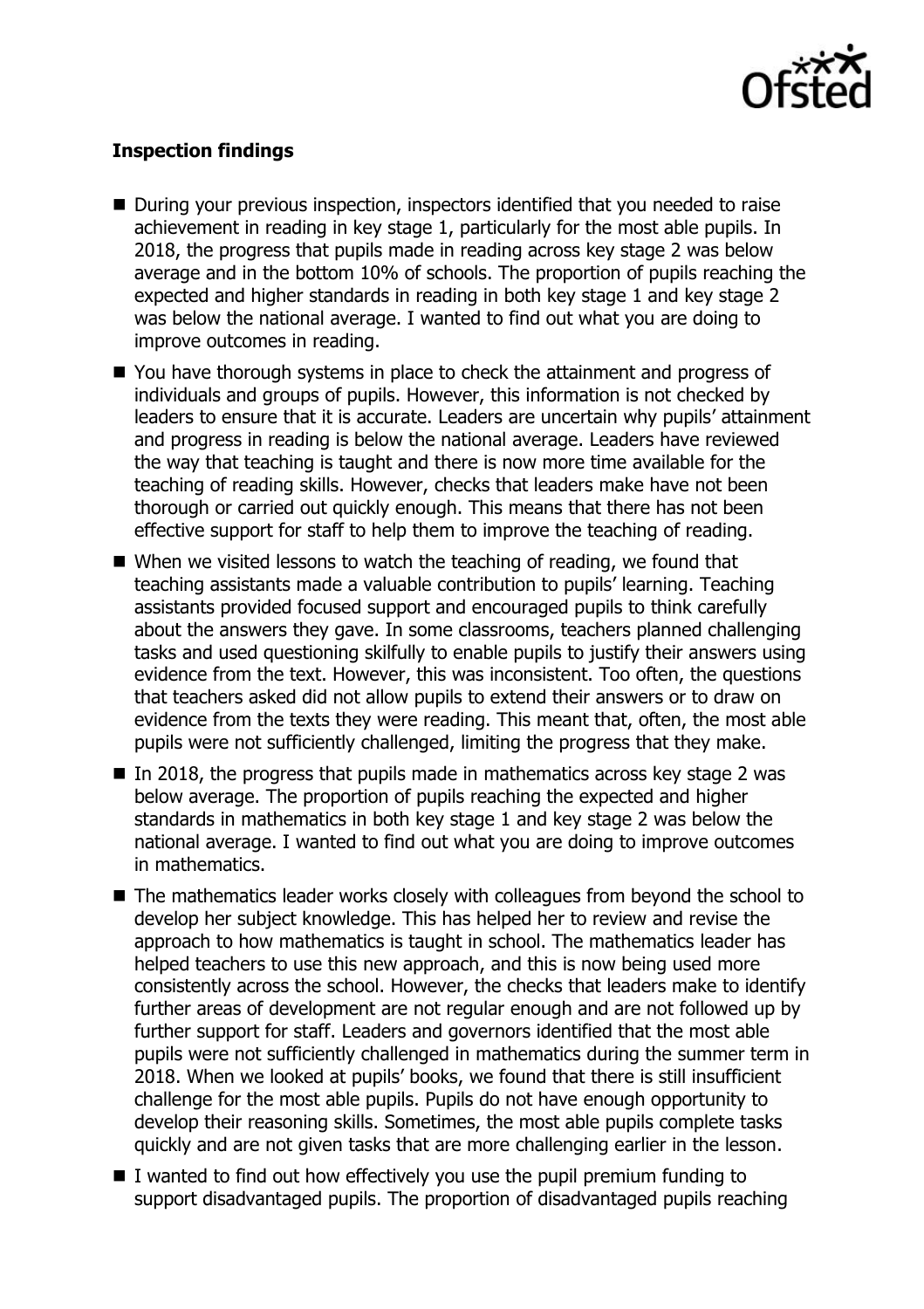

the expected standards in reading, writing and mathematics has been below the national average for other pupils in recent years. You now have detailed plans in place that identify the barriers to learning for these pupils. The actions you have planned match their needs well. You provide good opportunities for parents to learn more about their child's learning. The information you provide parents about expectations in reading, writing and mathematics is useful should they need to support their child at home. Opportunities to join in with learning experiences each term are welcomed by parents. For example, parents enjoyed making bath bombs with pupils in Year 4 and 5 science lessons.

 $\blacksquare$  The checks you make on the progress of these pupils throughout the year ensure that the use of this funding is regularly reviewed. As a result of your work, evidence of work in books shows that disadvantaged pupils now make similar progress to their peers.

# **Next steps for the school**

Leaders and those responsible for governance should ensure that:

- areas for improvement are prioritised and professional development opportunities enable staff to make the necessary improvements
- checks on the quality of teaching and learning are timely and closely matched to the school's priorities
- $\blacksquare$  the attainment and progress of pupils in reading improve so that outcomes are at least in line with national averages
- $\blacksquare$  the attainment and progress of pupils in mathematics, particularly for the most able, improve so that outcomes are at least in line with national averages.

I am copying this letter to the chair of the governing body, the regional schools commissioner and the director of children's services for Barnsley. This letter will be published on the Ofsted website.

Yours sincerely

#### Jaimie Holbrook **Ofsted Inspector**

### **Information about the inspection**

During the inspection, I met you and other senior leaders and explained my lines of enquiry. I also met with members of the governing body, the subject leaders for mathematics and English and the designated safeguarding leader. I reviewed the 27 responses to Ofsted's online survey, Parent View, and 25 free-text comments. There were 20 responses to Ofsted's questionnaire for staff and no responses for pupils. We visited classes together in key stages 1 and 2. I observed pupils' behaviour in lessons, met with a group of pupils and looked at samples of pupils' work. I viewed a range of documents, including leaders' evaluation of the school's current